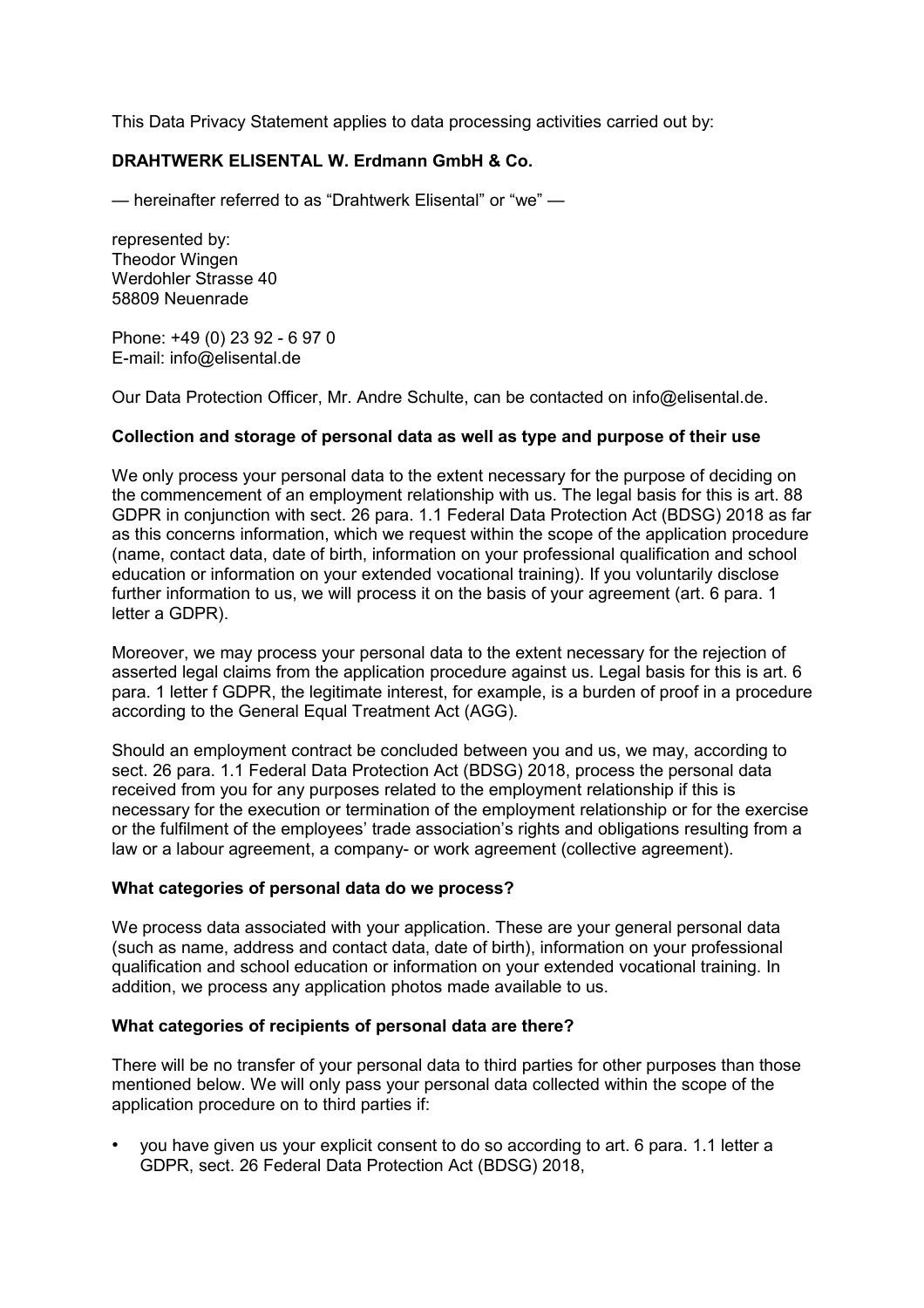- the transfer according to art. 6 para. 1 S. 1 lit. f GDPR is required for the assertion, exercise or defence of legal claims and if there is no reason to assume that you have an overriding and legitimate interest in the non-disclosure of your data,
- in the case that there is a legal obligation for the transfer according to art. 6 para. 1.1 letter c GDPR, and
- this is permitted by law and necessary for the conclusion or the execution of contractual relationships with you according to art. 6 para. 1.1 letter b GDPR, sect. 26 para. 1.1 Federal Data Protection Act (BDSG) 2018.

Furthermore, on the basis of art. 28 GDPR, your data will be transferred to technical service providers which use your data exclusively on our account and by no means for their own business purposes. These are IT service providers, hosting providers or providers of applicant management systems.

Your data will not be transferred to third countries outside the EU or the European Economic Area.

# **How long will your data be stored?**

We will store your personal data to the extent necessary to make a decision concerning your application. If an employment relationship between you and us does not materialise, we may continue to store data beyond that insofar as this is necessary for the defence against possible legal claims. In this context, application documents will be deleted six months after sending out the letter of refusal unless a longer-term storage is necessary due to legal disputes or, in individual cases, this has been explicitly agreed with you.

# **What rights do you have?**

You have the right:

• according to art. 15 GDPR, to request information on your personal data processed by us. In particular, you can request information on the purposes of processing, the category of personal data, the categories of recipients to whom your data have been or are disclosed, the planned storage period, the existence of a right to correction, deletion, restriction of the processing or objection, the existence of a right of appeal, the source of your data if they have not been collected by us, as well as the existence of an automated decision-making process including profiling and possibly conclusive information on any pertaining details.

We may only refuse to provide you with information if and insofar as, by providing this information, data are disclosed, which, according to a legal provision or their nature, particularly due to a third party's overriding legitimate interests, must be kept secret (sect. 29 para. 1.2 Federal Data Protection Act (BDSG), the responsible public body makes us aware that the disclosure of these data would jeopardise public order or security or otherwise be detrimental to the welfare of the state or a land (sect. 34 para. 1.1 Federal Data Protection Act (BDSG) in conjunction with sect. 33 para. 1.2 letter b BDSG), or the data are stored only because they must not be deleted due to any legal or statutory retention regulations, or only serve for the purpose of data security or privacy monitoring and the provision of information would involve a disproportionate effort and if processing for other purposes using suitable technical and organisational measures is impossible (sect. 34 para. 1.2 BDSG).

- to demand, according to art. 16 GDPR, the immediate correction of incorrect or the completion of your personal data stored in our system;
- to demand, according to art. 17 GDPR, the deletion of your personal data stored in our system, unless their processing is necessary for the exercise of the right to freedom of